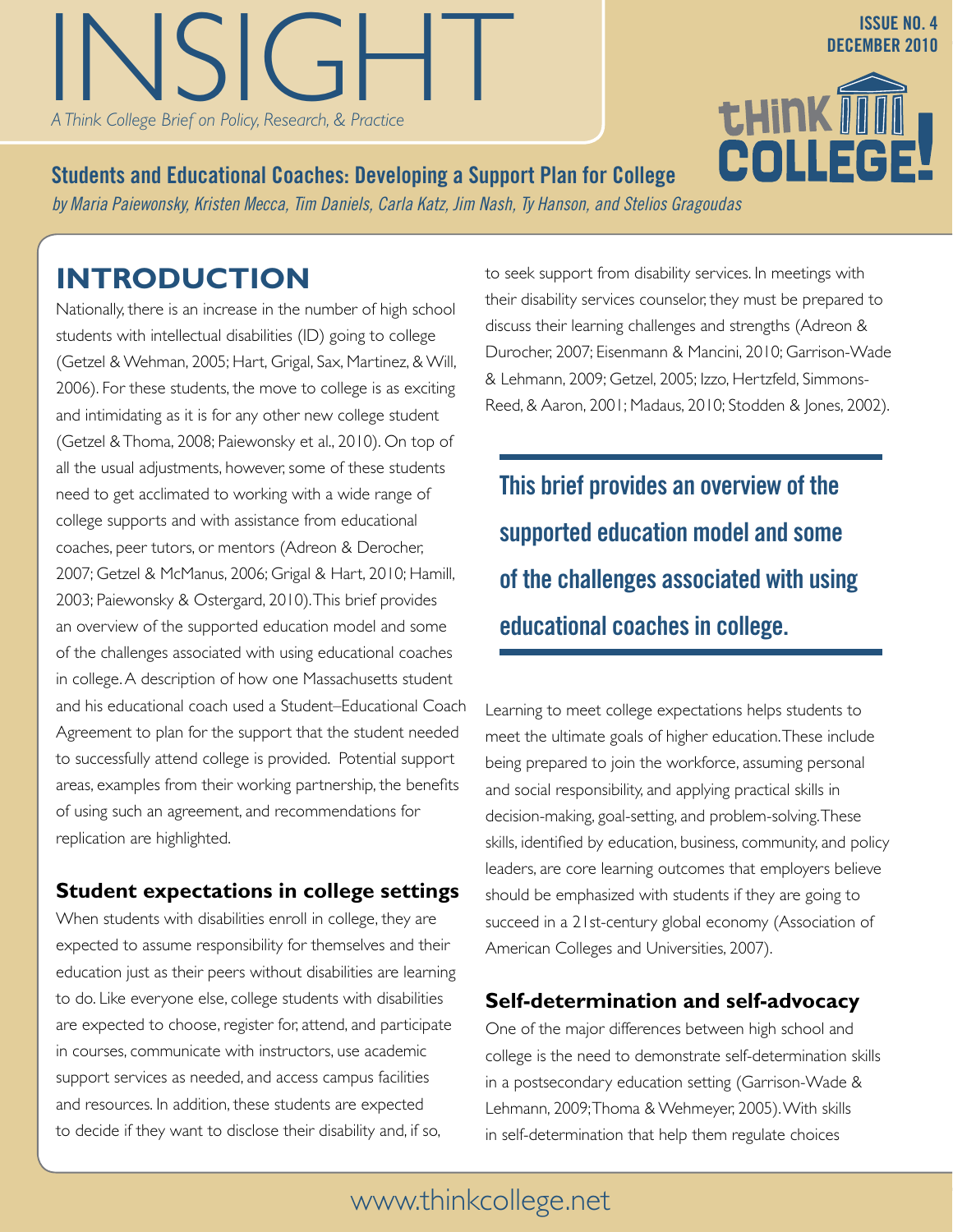and actions to obtain what they want, students maximize their adjustment to learning environments (Wehmeyer et al., 2007). This adjustment, in turn, contributes to improved academic performance and postsecondary outcomes (Konrad, Fowler, Walker, Test, & Wood, 2007). However, due to accommodation differences between the Individuals with Disabilities Education Act (IDEA) and the Americans with Disabilities Act (ADA), many students with disabilities are under-prepared to use self-advocacy and self-determination skills in college. As a result, they do not have sufficient self-knowledge to discuss how their disability impacts their learning, or to know how to advocate for and use supports. These factors can lead to a higher risk of failure in college. For example, students may wait until too late in a semester to disclose their disability or to request help from course instructors or disability services, or they may leave college because they do not feel that they deserve to be there (Getzel & Thoma, 2008).

### **Models of supported education**

To assist students in meeting college expectations and in developing self-determination and self-advocacy skills, some colleges have adopted supported education strategies that are designed to provide flexible wrap-around support services to students. Supported education began as a model to support students with psychiatric disabilities who benefitted from receiving core services in career planning, academic survival skills, and outreach services and resources (Mowbray, Collins, Bellamy, Megivern, Bybee, & Szilvagyi, 2005). The model is grounded in three principles:

- (1) increasing individual skills,
- (2) increasing support from the environment, and
- (3) maximizing the fit between the individual and environment.

As increasing numbers of students with varying disabilities have pursued postsecondary education, the personnel who provide supported education strategies on college campuses have evolved and now include:

- peer mentors who are either formally or informally trained (Weilkowitz & Baker, 2008)
- peer coaches (Casale-Gainnola & Kamens, 2006)
- study buddies (Hamill, 2003)
- e-mentors (Burgstahler & Crawford, 2007)
- educational coaches (Hart, Grigal, & Weir, 2010)

Descriptions of these supported models highlight the benefits of providing educational support to students. They also delineate specific roles and responsibilities that support staff fulfill, including offering encouragement, providing academic assistance, giving corrective feedback, and prompting organizational skill-building and social-skill awareness (Burgstahler & Crawford, 2007; Casale-Gainnola & Kamens, 2006; Hamill, 2003; Hart, Grigal, & Weir, 2010; Paiewonsky & Ostergard, 2010; Weilkowitz & Baker, 2008).

### **Challenges**

Given the increasing number of students with ID who are enrolling in college (Hart et al., 2006) and the wide range of supported education models that have been developed for them, it is inevitable that these supports are implemented differently and, in some cases, inconsistently. As a result, there is evidence to suggest that support staff and students are confused



Christine Chu, at Mass Bay Community College, has a suggestion for students: "First try doing work on your own before asking for help."

about exactly when and how individuals with intellectual disabilities should be supported in college (Casale-Giannola & Kamens; 2006; Hamill, 2003; Paiewonsky, in press). This confusion may center on the level of support needed across the span of a day, a week, or the entire semester. In addition, college faculty may have varying views about the role of support staff in their classes. The following are examples that illustrate how these challenges impact students and their support staff:

*Confusion about roles and responsibilities:* The study buddies in Hamill's 2003 study of one student with ID taking a college class reported feeling unsure how much help to offer the student. They were comfortable showing the student

# 2 www.thinkcollege.net www.thinkcollege.net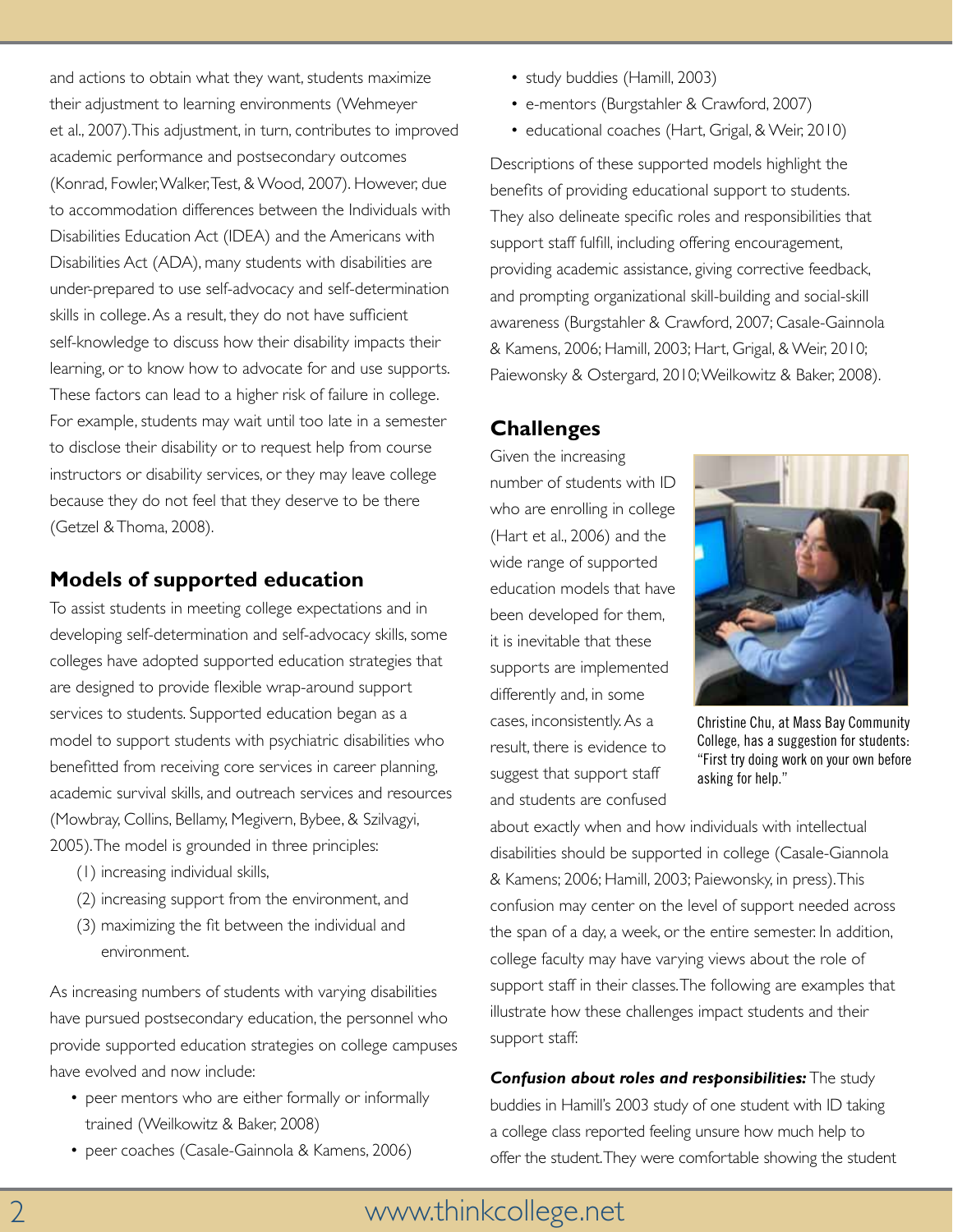how to apply study-skills strategies, such as writing class notes in outline form and using flash cards, but reported feeling confused about what the academic expectations were for her. They were also aware that some professors were relying on them to report whether or not the student understood the course material. The study buddies concluded that although they appreciated assisting the student, they sometimes also felt incompetent in their support role.

**Intensity of support:** Casale-Giannola and Kamens (2006) described the intense feelings of a peer coach who was concerned about how the student she was supporting would perform in a class presentation. In this case, the peer coach felt personally responsible for the student's academic success. In an effort to make the experience as successful as possible, the peer mentor believed she needed to provide extensive time and support to the student. The authors concluded that clear expectations of the student's college participation and the coach's role in meeting those expectations should have been determined before the semester began.

**Adjusting support:** As part of a participatory action research initiative, college students with ID from four different colleges were asked to document and critically assess their inclusive college experiences (Paiewonsky et al., 2010). One key finding of the students' research was that they appreciated the support they received from their educational coaches, especially in the beginning of



Grace Quiah, left, at Quinsigamond Community College, says that sometimes she needs help from her coach, Annie Thorell, but she also likes to learn things on her own.

the semester. However, as students adjusted to these new responsibilities, some of them discussed the fact that, even after they no longer needed the support, some educational coaches were giving them help. Reports on student experiences include examples of educational coaches who closely shadow the students in and out of class, who give them multiple reminders about assignments, and who speak for them instead of letting them speak for themselves (Paiewonsky, in press).

**Faculty attitudes:** Two examples highlight how faculty perceptions about students with ID may influence or challenge a support staff member working with a student. In the first example, Eisenmann and Mancini (2010) describe the reaction of a professor to two students with ID who asked to take his course. In order to be accepted, the professor imposed two stipulations on the students. One was that the students sit quietly in class and just listen to the lectures. The second was that the students understand that they should not submit assignments or exams, which would require additional work by the instructor. Since the students chose to take the course with these stipulations, educational coaches were required to help students meet these restrictions to passively participate in a college course. In the second example, Hamill (2003) described professors who were accepting of a student with ID participating in their courses, but who felt uncomfortable about their inability to provide the support that the students needed to understand the course content and to complete assignments. Both professors concluded that they relied on the study buddies to tell them how the student was doing in class because they did not have sufficient training on what to expect.

These studies indicate that support staff and students need clarification and guidance about supported education roles. This brief describes how a team, including a student and an educational coach, structured supports that aligned the student's self-determination and education goals. Recommendations for replication follow.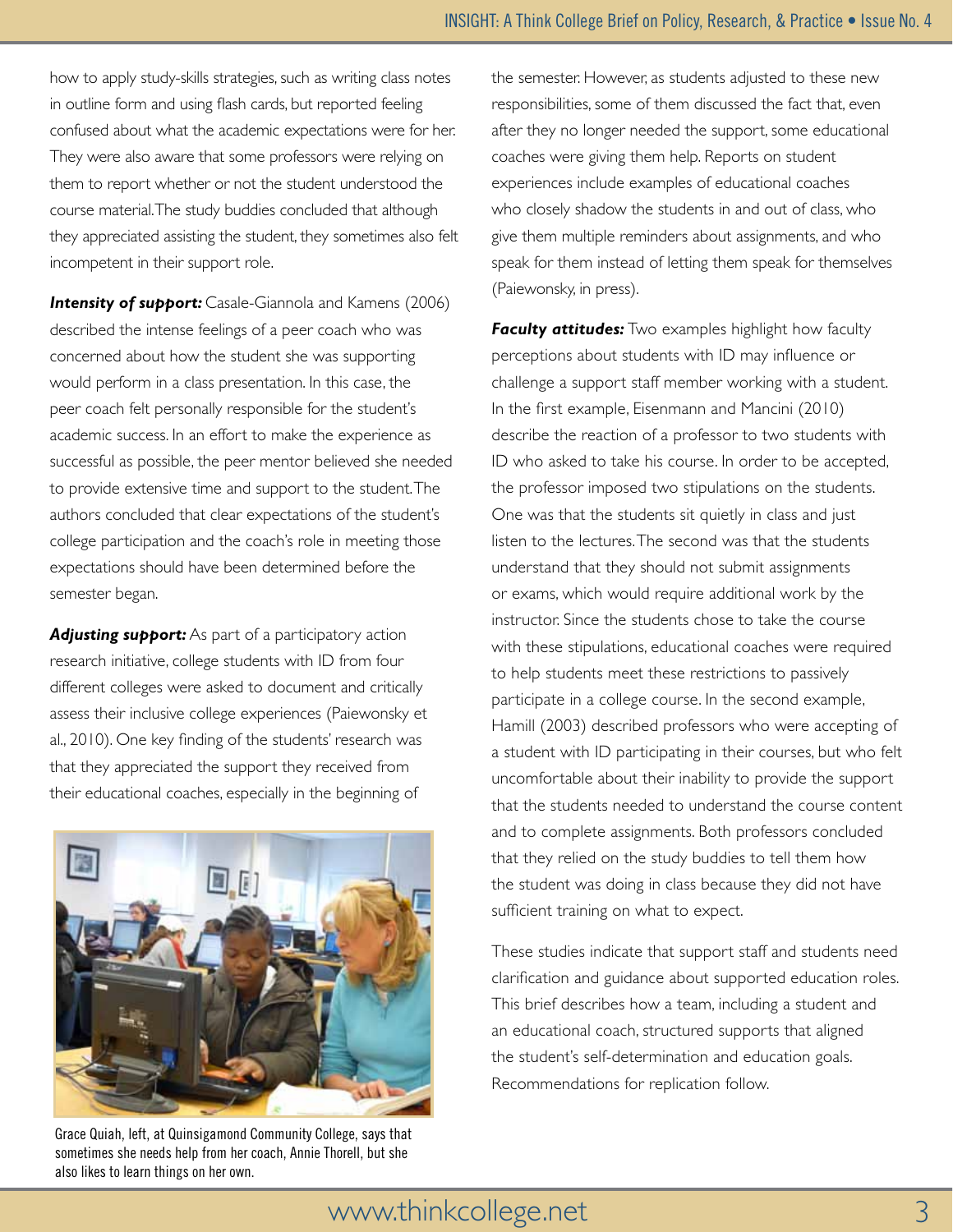### **Piloting the Student–Educational Coach Agreement**

A team of individuals at Holyoke Community College (HCC) agreed to use a new tool, the Student–Educational Coach Agreement, which is designed to help organize the educational coach's role at the college. This team included a college student, Tim Daniels; his educational coach, Kristen Mecca; Ty Hanson, a Holyoke Community College learning specialist; and Carla Katz, project coordinator for the Inclusive Concurrent Enrollment (ICE) initiative at HCC (ICE is a postsecondary education initiative across Massachusetts). In addition, Jim Nash from CareerWorks (a one-stop career center) and Maria Paiewonsky from Think College helped review the tool. Table 1 highlights how their monthly meetings were organized and facilitated by Maria Paiewonsky.

### **Table 1: Schedule to Develop the Student–Educational Coach Agreement**

| Spring 2010<br>semester<br>meetings | <b>Purpose</b>                                                                                           | <b>Next steps</b>                                                                                                        |
|-------------------------------------|----------------------------------------------------------------------------------------------------------|--------------------------------------------------------------------------------------------------------------------------|
| February 2010                       | Meet with Tim and<br>Kristen. Invite them<br>to try out tool; make<br>recommendations for<br>improvement | Meet next month to see<br>how tool worked; what<br>changes need to be<br>made                                            |
| March 2010                          | Review chart; make<br>adjustments to level of<br>support Tim currently<br>needs                          | Meet next month; plan to<br>discuss specific support<br>and accommodations<br>Tim uses                                   |
| April 2010                          | Review chart; readjust<br>level of support that Tim<br>currently needs                                   | Add Social<br>Connections and<br><b>Taking Responsibility</b><br>to schedule; share<br>recommendations for<br>using tool |
| May 2010                            | Develop list of<br>recommendations                                                                       | Draft article for Think<br>College website; share<br>with college students<br>next semester                              |

The Student–Educational Coach Agreement that Tim and Kristen used includes ten areas that students with ID may need some assistance with as they adjust to college (see Figure 1). The following is an explanation of how to address each area, as well as an example from the agreement between Tim and

Kristen. In each area, the student and coach determine what the student takes responsibility for doing on his or her own and what support the educational coach will provide, if any.

*Transportation to and from campus:* Many college students must learn to take public transportation to and from campus. Some students can do this independently while others need assistance. Some students use assistive technology, such as a planner and cell phone, to arrange their own transportation pick-ups and drop-offs. Educational coaches often assist students to arrange for and take public transportation, to get used to unexpected problems that may occur, and to know how to be safe when using public transportation.

*Tim and Kristen's example: Tim has learned to use a public bus to get to and from college. It helped that Kristen, the educational coach, assisted him in using a daily planner to record the amount of time he needs to get to the bus stop. Tim uses a bus pass to pay for the rides and, once he arrives on campus in the morning, he meets Kristen at a pre-determined meeting place. In the late afternoon, Kristen can't be with Tim for his return commute, so they decided that she would call him on his cell phone to remind him to get to the campus bus stop on time. This also helped Tim to begin using technology as a natural support. This strategy works—except when Tim's cell phone battery runs down. Carla Katz, the project coordinator, suggested that Tim carry a phone charger, that he set the phone's alarm for when it was time to catch the bus, and that he set his phone to vibrate, since he is often at the campus library in the afternoons.*

*Mobility around campus:* One of the first things college students mention is how much bigger college seems than high school. One way to learn how to navigate the campus is to use a campus map to practice getting to classes and to the cafeteria, fitness center, library, student center, etc. Initially, an educational coach can help students learn to find all these places, then gradually fade support as the student learns how to navigate the campus on their own.

*Tim and Kristen's example: Tim learned very quickly how to get around. Once Kristen showed him how to navigate the campus,*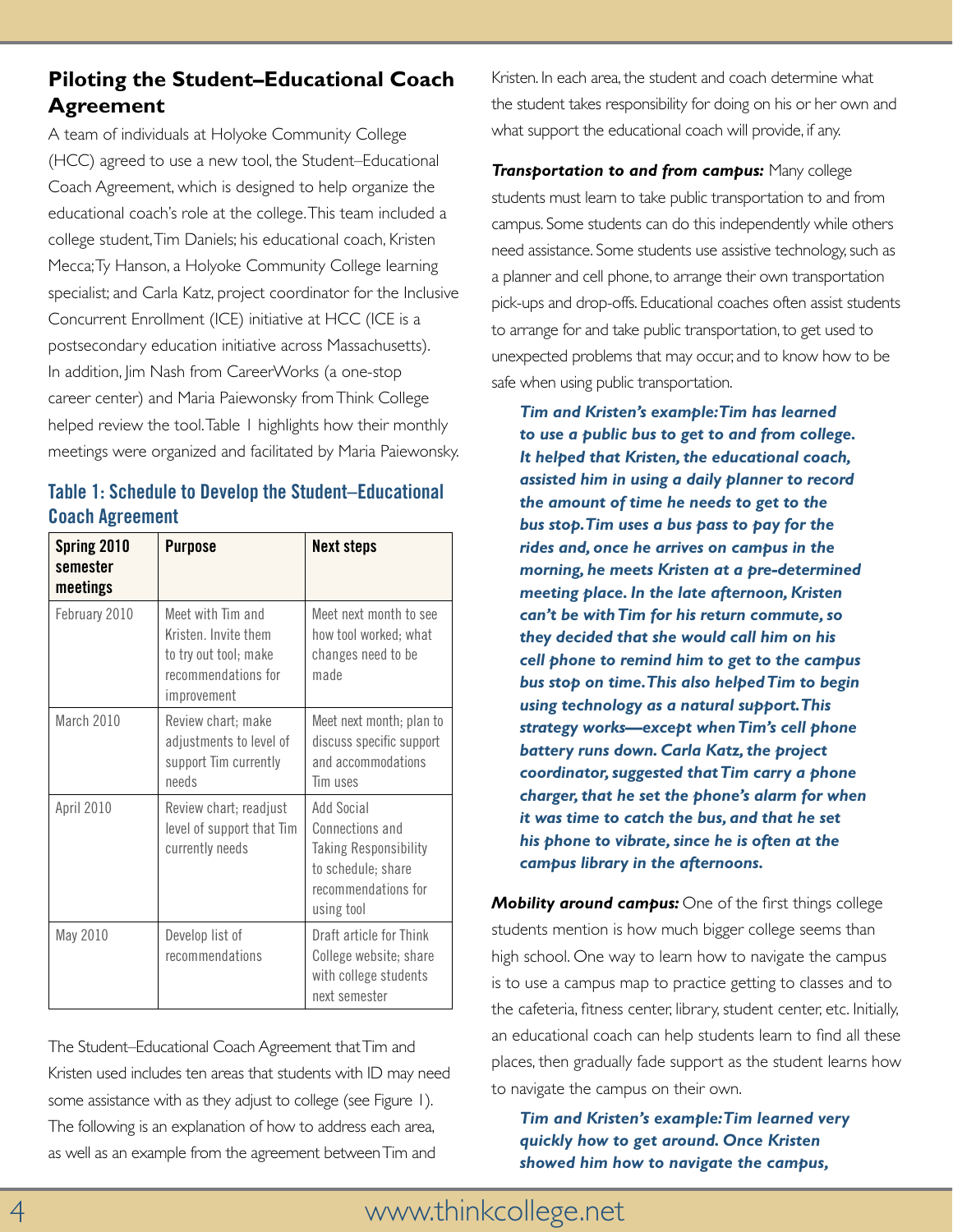*he learned how to get to classes and to the cafeteria, fitness center, and library on his own. Tim put Kristen's phone number into his contacts list on his cell phone so he can call her if he runs into any problems. Kristen takes advantage of Tim having a cell phone to send him text messages if she needs to leave him a subtle reminder or other message. Since almost everyone on campus has a cell phone, the educational coach can assist the student without calling attention to this type of support.* 

*Communication with course instructor(s):* Students say that learning to talk to their professors can seem a little intimidating. Still, college professors expect students to speak for themselves when they need help understanding course information or an assignment. Students also need to discuss their accommodation plan, if they have one, with professors. Students and coaches may rehearse these conversations or write a list of the steps needed before students approach an instructor themselves. Students say this helps them build their confidence and remember everything that they want to say to their professor.

*Tim and Kristen's example: Tim enjoyed his oral communications class, but knew he had to be prepared for his instructor's question and answer (Q&A) sessions in every class. Kristen helped Tim to prepare for these Q&A sessions by rehearsing possible questions and Tim's answers before each class. This helped Tim to be more active in class. They also agreed that Kristen would give Tim quiet reminders to make eye contact with the professor so he knew Tim* 

 **A good educational coach is always looking for ways to help students take responsibility for themselves and looking for opportunities to fade support as soon as possible.** 

*was paying attention in class. One reminder they agreed on entailed Kristen looking at Tim and then at the professor, and subtly pointing to her own eye.*

#### *Meetings with the disability services counselor /*

*academic advisor:* Before every semester begins, students meet their academic advisor to discuss classes that they want to take and to review the accommodations packet, which the students are encouraged to share with their professor. Often, the academic advisor uses this opportunity to encourage students to briefly check in every week about how the semester is going. Most students take advantage of this invitation. These meetings are especially helpful when students find their courses or the workload difficult. Sometimes, educational coaches also encourage students to take advantage of this check-in opportunity.

*Tim and Kristen's example: Tim met with the academic advisor at the beginning of the semester and checked in about every two weeks to discuss how things were going. One challenge Tim had during the semester was developing a PowerPoint presentation for a class. He didn't have any experience using PowerPoint software. Kristen suggested he check in with Ty and Carla to find out where on campus he could get some instructions on using the software, which he did.*

*Using accommodations: Many students use* accommodations in college to be as successful as possible. They may use low-tech tools of their own, such as a daily planner to help them remember their schedules and appointments, or high-tech tools provided by the college, such as screen readers that enable them to listen to written materials. Educational coaches often help students learn how to use these accommodations, especially if they haven't previously used specific tools or strategies.

*Tim and Kristen's example: In addition to using a planner to keep track of his schedule and a cell phone to stay in contact with others and to ask for assistance, Tim used Kristen's notes to supplement his reading assignments. Over the course of the semester, Kristen and Tim discussed his using a digital* 

### www.thinkcollege.net 5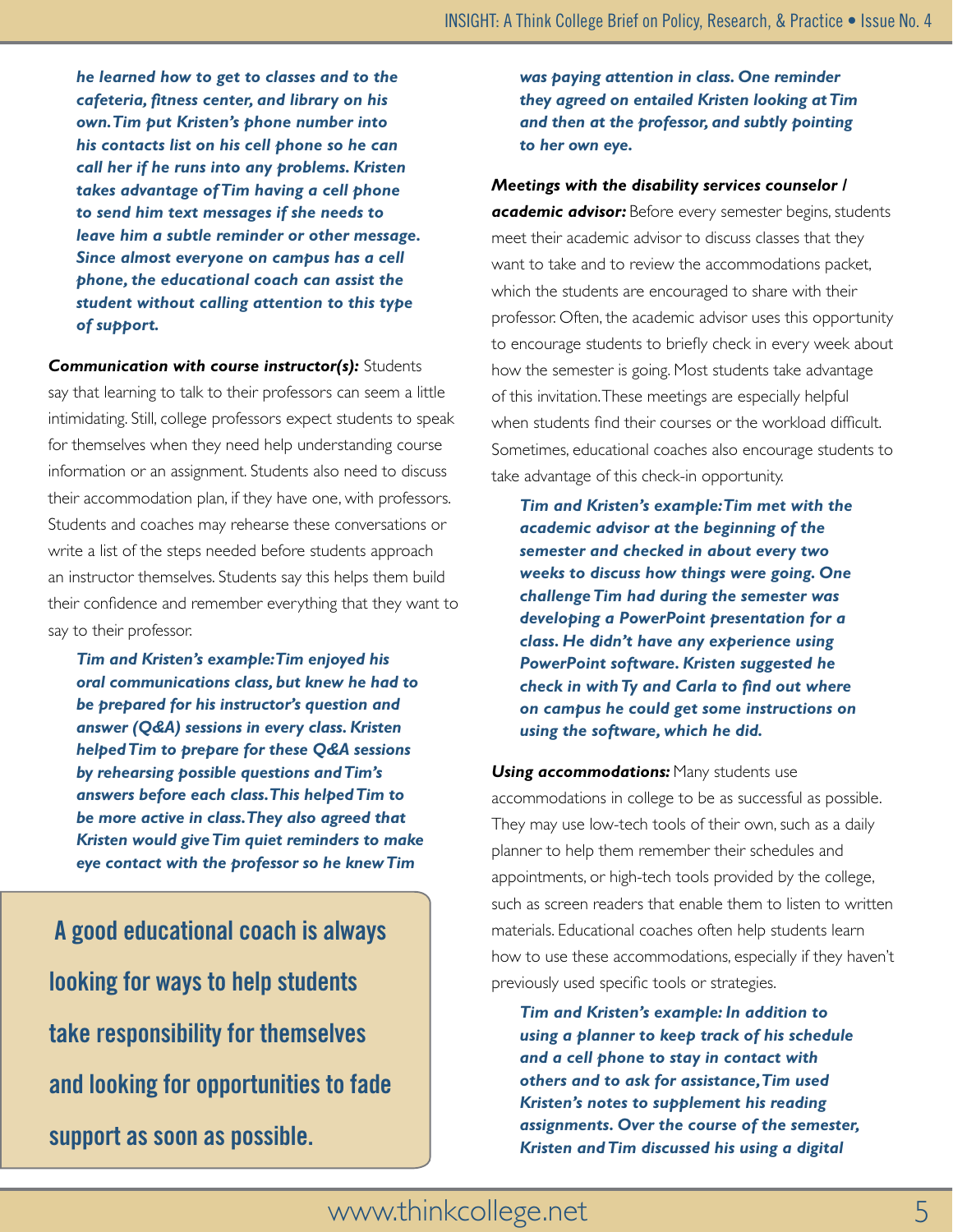#### *recorder in class the following semester to reduce Tim's dependence on her class notes.*

**Using academic support services:** All colleges offer students some type of academic support, especially if students need help with note-taking, study skills, or organizational skills to successfully complete coursework. Academic support might be offered directly in class through the professor, at an academic support center on campus, or through college tutors. Educational coaches may recommend that students take advantage of these services, and may also help them make an appointment and follow up with the academic support.

*Tim and Kristen's example: A tutor supported Tim in his oral communications class. This tutor made herself available to any student in the class who wanted help preparing for the required speeches. Kristen encouraged Tim to meet with the tutor after class and, as a result, he picked up a helpful tip about using note cards to practice speeches. Tim said it helped with his successful class presentation on how to make a blueberry smoothie.*

*Free time between classes and at lunchtime:* For students new to college life, the easy part of college is going to class. That routine is similar to high school. What takes some getting used to is the freedom college students have in between classes. Generally colleges offer students a number of free-time options, such as using the fitness facilities, hanging out in the student center, and getting involved with clubs. Some students head straight to the library to do homework or check email. Educational coaches sometimes work with students to explore some of the opportunities open to all students and to include activities of interest in their schedules.

*Tim and Kristen's example: During Tim's first semester at college, Carla and Ty mentioned the all-college club fair to Tim and Kristen. At Holyoke Community College, this is a once-aweek period where students can attend any of the 65 student-run clubs. Kristen helped Tim attend a drama club meeting where he met new friends. She also reminded Tim to bring workout clothes so he could go to the fitness center and work out on the gym equipment.* 

#### *By his second semester, Kristen didn't need to remind Tim to do this anymore. He went to the gym on his own.*

*Evening and weekend campus activities:* In addition to academics, colleges offer students a variety of athletic, cultural, and social opportunities. For many students, a lot of the enjoyment of college comes from participation in these events. It is often a chance to meet new people, learn new things, and have fun. Educational coaches often assist students to find out more about these activities and to brainstorm ways to participate in them. This usually requires some thinking about support and transportation for evening or weekend participation.

*Tim and Kristen's example: Through his participation in the student drama club, Tim learned about tryouts for the fall theater production. He tried out and landed a role in the production. In order for Tim to participate in all the rehearsals, Kristen helped Tim communicate his rehearsal and transportation schedules to his family.*

**Social connections:** Participating in college courses and campus activities provides opportunities for students to develop new relationships with other college students. Some students find it very easy to transition into college and the social activities. Some students find it overwhelming to establish connections with new people or to determine what opportunities exist. Educational coaches look for chances for students to interact with others, and encourage them to take the first step in talking to classmates.

*Tim and Kristen's example: Tim, Kristen, and Jim mentioned how much easier it was for Tim to connect with other college students when he was involved in the college play his first semester. Those connections faded away the next semester, when he was no longer involved in the production and didn't see those students around campus. Kristen and Jim brainstormed with Tim ways to make connections with other students, such as hanging out where students have hacky-sack pick-up games or listen to music. Through the drama club, Tim learned that the drama*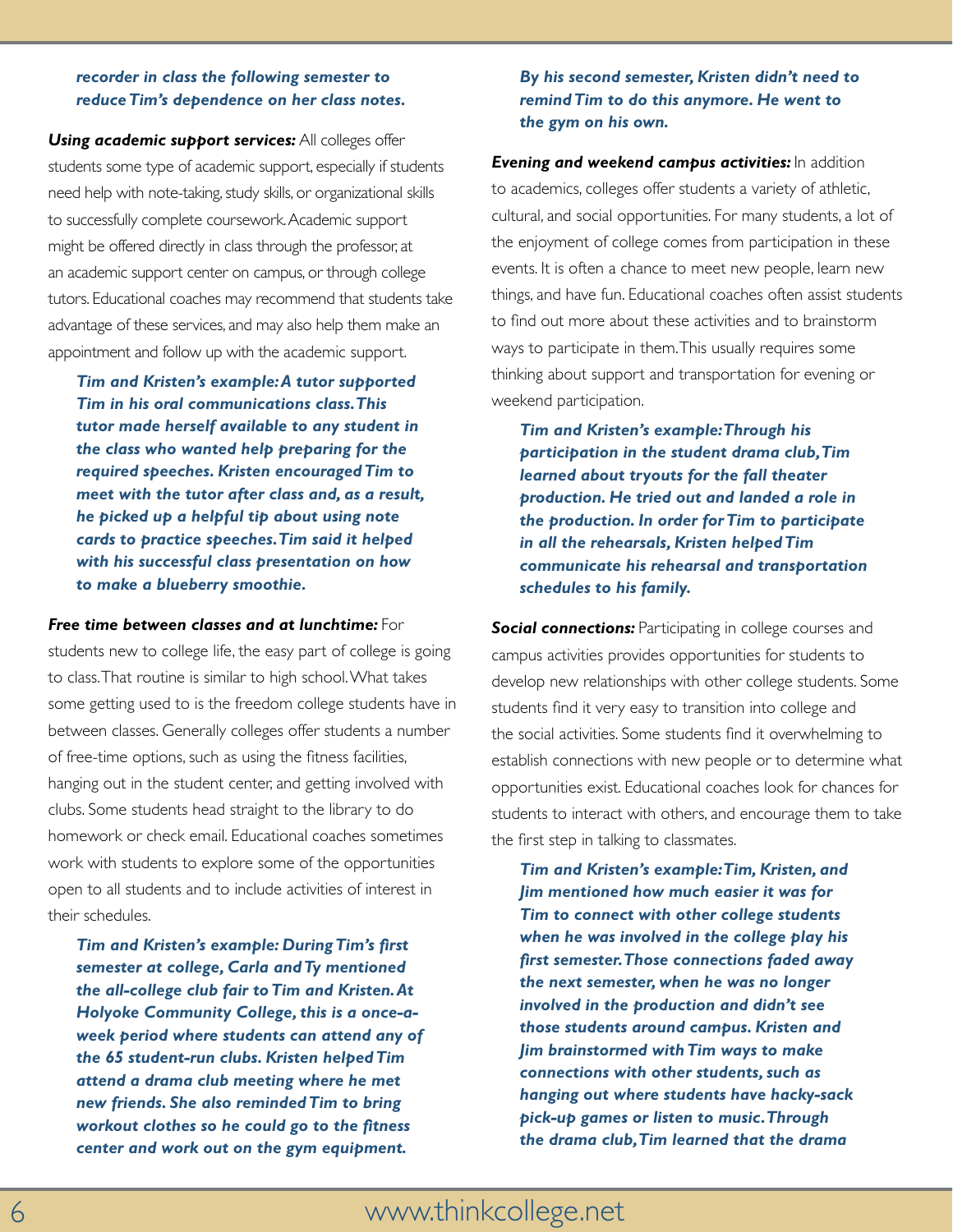#### *advisor was looking for backstage help for the fall theater production. Tim is thinking about doing this to get involved with the theater group again.*

*Taking responsibility for own schedule:* College students have to learn to manage new schedules that are often much busier than the schedules they followed in high school. Learning to take responsibility for a schedule can take time and may require guidance from educational coaches. Educational coaches might need to remind students to get a planner of some kind, as well as to independently make, record, and keep appointments and to record homework and assignment deadlines.

*Tim and Kristen's example: A goal for Tim is to eventually take full responsibility for his planner. By the second semester, he was recording several appointments, but his family and coach were adding to it as well, including written reminders about assignment due dates. Kristen was working with Tim to record more of his schedule independently.*

# **Recommendations**

In the final meeting, Tim and the other team members reflected on the use of the Student–Educational Coach Agreement over the course of the semester. The group determined that there are a number of benefits to using the agreement and identified the following recommendations:

- Use a formal agreement between the student and the educational coach to help to prepare for this important partnership.
- Before the semester begins, the student and coach should meet with each professor to discuss how the coach will support the student to participate in his or her course.
- Meet regularly to evaluate the agreement. It gives both the student and educational coach a chance to reflect on their work together and to update areas where support needs have changed. Minimally, the agreement should be established before the beginning of the semester and reviewed and updated at least once during the semester.
- For students, using the agreement is a good way to break the ice with new educational coaches. It can be helpful in establishing a new working relationship.
- For educational coaches, the agreement can be helpful for understanding what is expected of them and what their role is.
- For educational coaches who support more than one student, the agreement is a good way to see how varied support can be since every student's needs at college are different.
- Help parents to understand the role of an educational coach in college. Parents may see their son or daughter developing new self-determination skills as a result of their working relationship with the coach.
- For students, learning to work with educational coaches is a crucial skill. This partnership is very different from working with teacher assistants in high school.

# **Final thoughts**

Educational coaches can play a pivotal role in assisting students to not only attend college but also to successfully manage themselves in this new environment. With thoughtful and thorough planning before the semester begins, students and coaches have an opportunity to form

a working partnership focused on support that is flexible and adaptable over time. As students develop more awareness and familiarity with college routines and expectations, the student–coach partnership changes accordingly. Tim and Kristen's examples highlight how their roles and responsibilities evolved over the course of a semester and



Amanda Dubuc, left, at Holyoke Community College, says that her course in ceramics was a success, due in great part to the support she had from her instructor, her classmates, and her coach, Jan Steininger.

### www.thinkcollege.net 7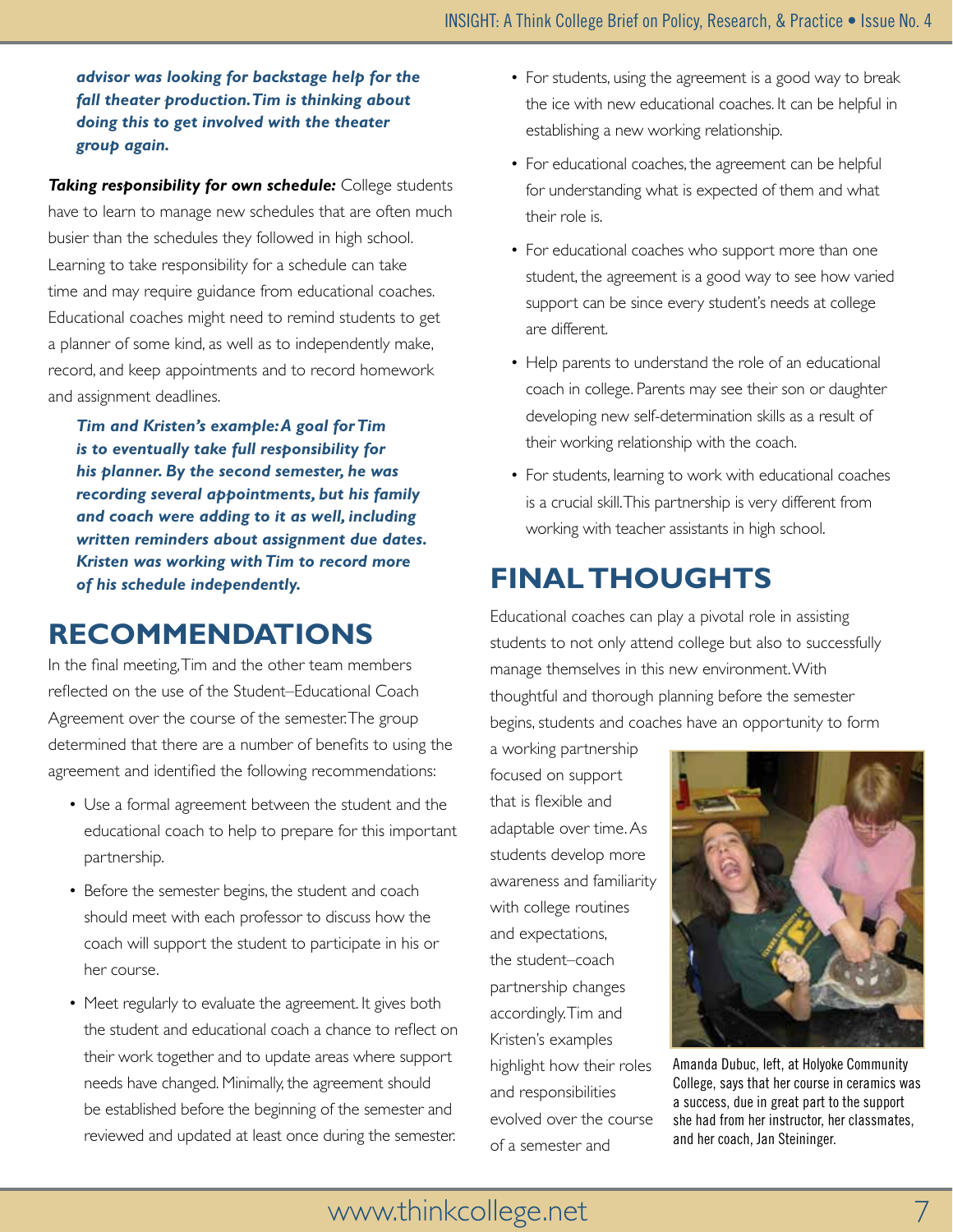how those changes were addressed through ongoing communication and planning.

The use of a tool such as the Student– Educational Coach Agreement is one way to structure communication and planning between students and coaches. It is designed to help students and coaches avoid some of the challenges they may face on campus, as well as to chart their working relationship, mutually agreeing on responsibilities they each have and how to address anticipated and unexpected challenges. As a result, both parties meet the principles of supported education: students are developing individual skills to successfully attend college; coaches are working with students to increase their reliance on existing college supports and services and decrease their reliance on the coach. The ultimate result is to maximize the fit for students with intellectual disabilities going to college.

### **acknowledgements**

A number of people contributed their time to this brief, advising the authors on additional content, offering editorial comments and suggestions, and making recommendations about layout. We wish to thank all of you: Molly Boyle, Maria Dragoumanos, Debra Hart, Meg Grigal, Nancy Hurley, Anya Weber, Cate Weir, and Karen Zimbrich. A special thanks to David Temelini, whose work with design and layout helped the authors improve their efforts to develop information that is accessible and meaningful to readers. We also wish to thank the college students who shared their experiences, stories, and recommendations about working with educational coaches.

## **The authors**

**Tim Daniels** is a concurrently enrolled student at Holyoke Community College and the Northampton, MA public schools. In addition to maintaining a busy college and work schedule, Tim enjoys taking a variety of courses in theater arts, communication, fitness, and dance.

**Kristen Mecca** is an educational coach for Northampton, MA students who are concurrently enrolled at Holyoke Community College. She is currently completing her second year of coaching at the campus.



Four of the authors take a break from their work. From left are Kristen Mecca, educational coach; Tim Daniels, student; Jim Nash, CareerWorks; and Carla Katz, coordinator for college access initiative.

**Carla Katz** is the project coordinator of the Inclusive Concurrent Enrollment initiative at Holyoke Community College. She has been in this role for two and a half years.

**Ty Hanson**, M.Ed., is currently a Learning Specialist in the Office for Students with Disabilities and Deaf Services at Holyoke Community College working on the Inclusive Concurrent Enrollment Partnership Program.

**Jim Nash** is the director of CareerWorks, a job development and support organization in Northampton, MA. Jim has been working with Tim to make connections between college and work goals.

**Stelios Gragoudas** is a youth-leadership and self-determination specialist at the Institute for Community Inclusion at the University of Massachusetts Boston.

**Maria Paiewonsky** facilitates participatory action research with students with intellectual disabilities for Think College. Findings from this research are used to inform the development of Think College training and technical assistance materials.

## 8 www.thinkcollege.net www.thinkcollege.net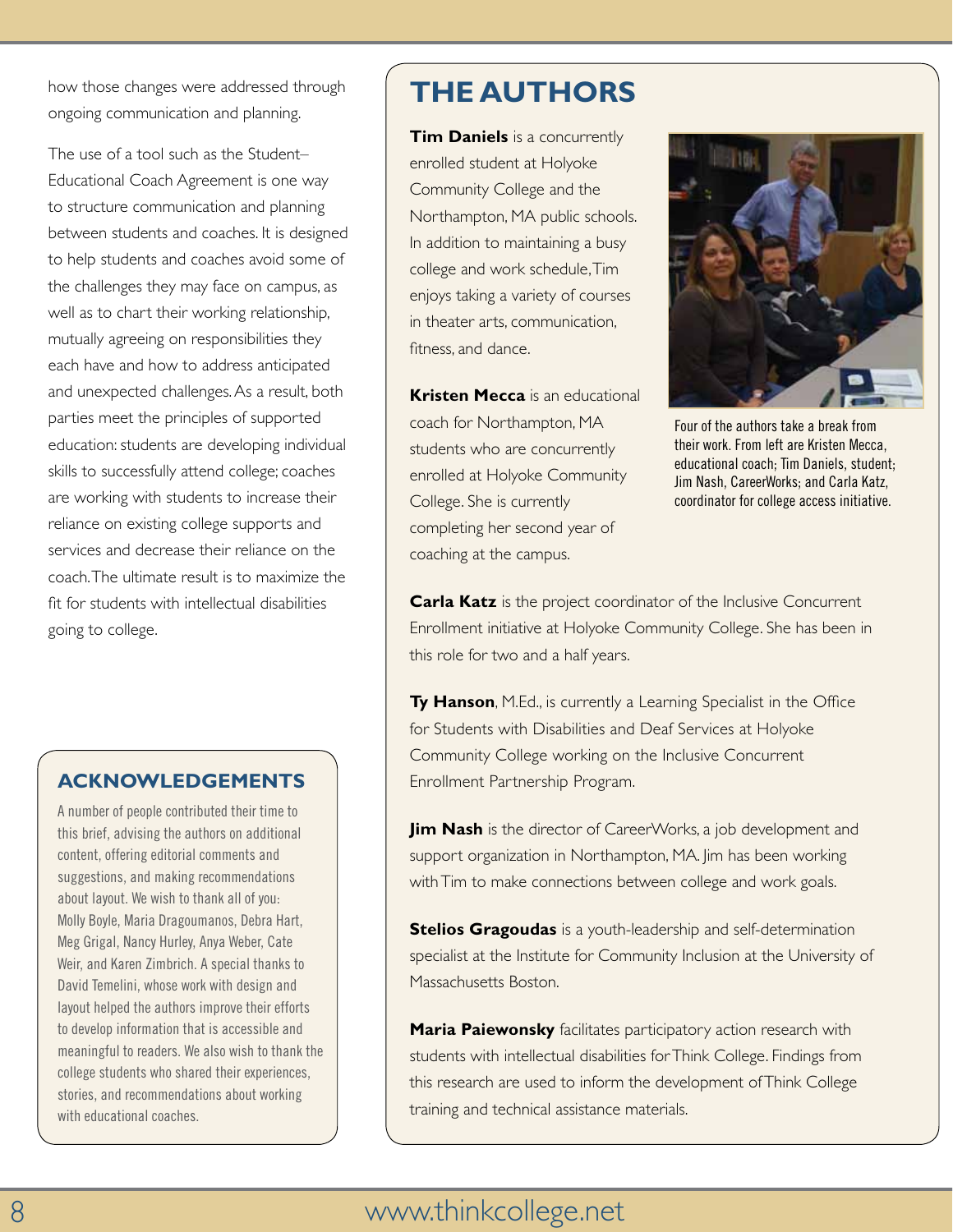### **References**

- Adreon, D., & Durocher, J. S. (2007). Evaluating the college transition needs of individuals with high-functioning autism spectrum disorders. *Intervention in School and Clinic, 42*(5), 271–279.
- Association of American Colleges and Universities (AACU) (2008). National Leadership Council for Liberal Education and America's Promise (LEAP). College learning for the new global century. Executive summary. Retrieved from http://www. nxtbook.com/ygsreprints/ygs/p14594\_aacu\_nxtbook/#/2
- Burgstahler, S. & Crawford, L. (2007). Managing an e-mentoring community to support students with disabilities: A case study. *Association for the Advancement of Computing in Education Journal, 15*(2), 97–114.
- Casale-Giannola, D., & Kamens, M. W. (2006). Inclusion at a university: Experiences of a young woman with Down syndrome. *Mental Retardation, 44*(5), 344–352.
- Eisenmann, L. T. & Mancini, D. K. (2010). College perspectives and issues. In M. Grigal & D. Hart (Eds.), Think college: Postsecondary education options for students with intellectual disabilities (pp. 176–179). Baltimore: Paul H. Brookes Publishing Co.
- Garrison-Wade, D. F. & Lehmann, J. P. (2009). A conceptual framework for understanding students' with disabilities transition to community college. *Community College Journal of Research and Practice, 33*, 417–445.
- Getzel, E. E. (2005). Preparing for college. In E. Getzel & P. Wehman (Eds.), Going to college: Expanding opportunities for people with disabilities (pp. 89–115). Baltimore: Paul H. Brookes Publishing Co.
- Getzel, E. E. & McManus, S. (2005). Expanding support services on campus. In E. Getzel & P. Wehman (Eds.), Going to college: Expanding opportunities for people with disabilities (pp. 139–162). Baltimore: Paul H. Brookes Publishing Co.
- Getzel, E. E. & Thoma, C. A. (2008). Experiences of college students with disabilities and the importance of self-determination in higher education settings. *Career Development for Exceptional Individuals, 31*(2), 77–84.
- Getzel, E. E. & Wehman, P. (2005). Going to college: Expanding opportunities for people with disabilities. Baltimore: Paul H. Brookes Publishing Co.
- Grigal, M. & Hart, D. (2010). Critical components for planning and implementing dual enrollment and other postsecondary education experiences. In M. Grigal & D. Hart (Eds.), Think college: Postsecondary education options for students with intellectual disabilities (pp. 229-258). Baltimore: Paul H. Brooks Publishing Co.
- Hamill, L. B. (2003). Going to college: The experiences of a young woman with Down syndrome. *Mental Retardation, 41*(5), 340–353.
- Hart, D., Grigal, M., Sax, C., Martinez, D., & Will, M. (2006). Postsecondary education options for people with disabilities (Research to Practice Brief No. 45). University of Massachusetts Boston, Institute for Community Inclusion. Retrieved from www.communityinclusion.org/article.php?article\_id=178
- Hart, D., Grigal, M. & Weir, C. (2010). Expanding the paradigm: Postsecondary education options for individuals with autism spectrum disorder and intellectual disabilities. *Focus on Autism and Other Developmental Disabilities, 25*(3), 134–150.
- Izzo, M., Hertzfeld, J., Simmons-Reed, E., & Aaron, J. (2001). Promising practices: Improving the quality of higher education for students with disabilities. *Disability Studies Quarterly 21*(1) (online serial). Retrieved from www.cds.hawaii.edu/dsq/winter2001.html
- Konrad, M., Fowler, C. H., Walker, A. R., Test, D. W., & Wood, W. M. (2007). Self-determination interventions on the academic skills of students with learning disabilities. *Learning Disabilities Quarterly, 30*(2), 89–113.

#### *continued on back page*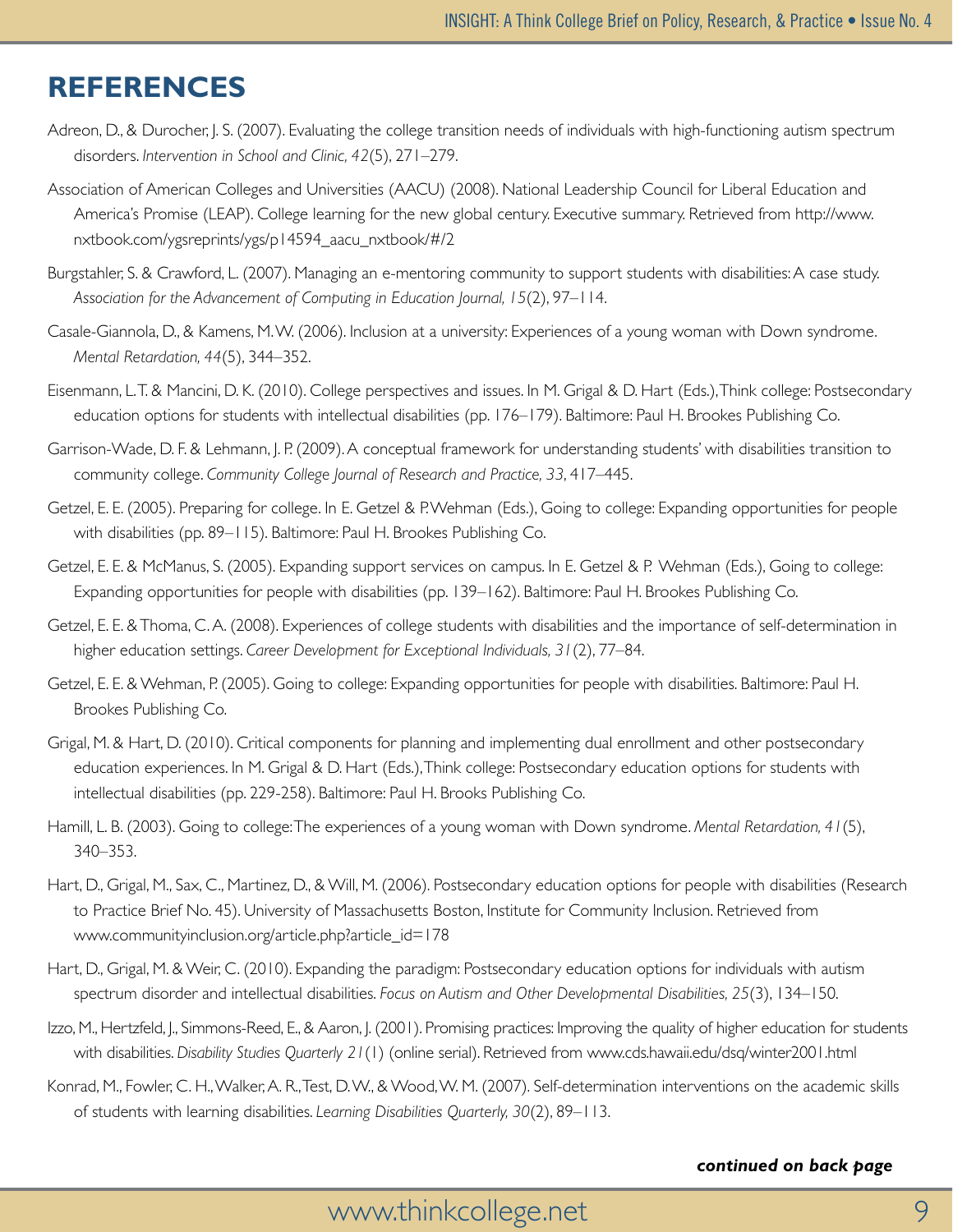# **Student–Educational Coach Agreement**

#### **Student and Coach Names:**

#### **Semester/Date:**

| <b>Supports</b>                                                 | <b>Student Responsibilities</b> | <b>Educational Coach Responsibilities</b> |
|-----------------------------------------------------------------|---------------------------------|-------------------------------------------|
| Transportation to & from campus                                 |                                 |                                           |
| Mobility around campus                                          |                                 |                                           |
| Communication with course instructor(s)                         |                                 |                                           |
| Meetings with disability services<br>counselor/academic advisor |                                 |                                           |
| Accommodations                                                  |                                 |                                           |
| Academic support services                                       |                                 |                                           |
| Free time between classes & at lunch                            |                                 |                                           |
| Evening & weekend campus activities                             |                                 |                                           |
| Social connections                                              |                                 |                                           |
| Individual schedule                                             |                                 |                                           |



The Think College initiatives are part of the Institute for Community Inclusion at the University of Massachusetts Boston, and are funded by grants from the National Institute on Disability and Rehabilitation Research, the Administration on Developmental Disabilities, and the Office of Special Education Programs.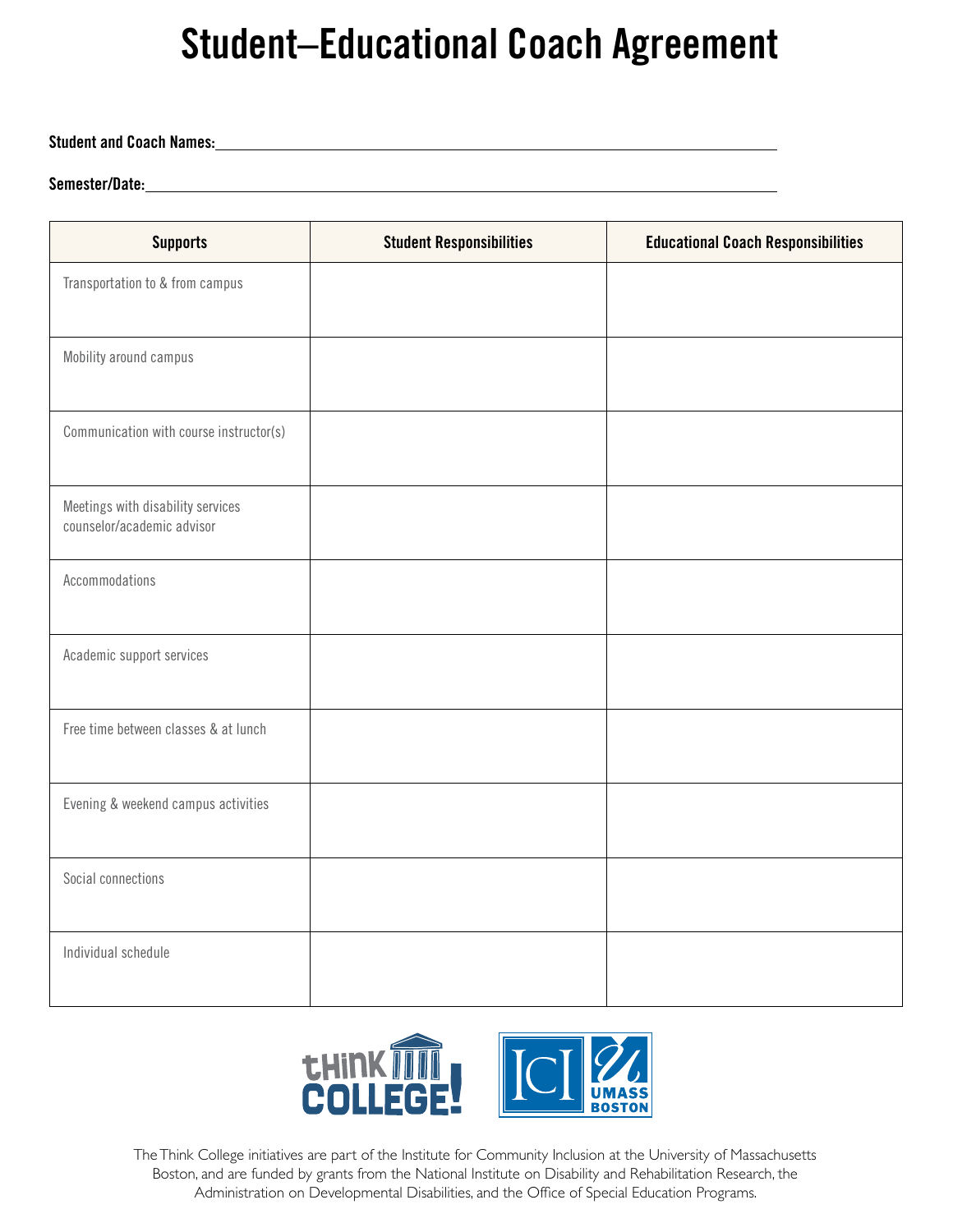# **Figure 1: Tim and Kristen's Example Student–Educational Coach Agreement, Spring Semester**

#### **Student and Coach Names:**

#### **Semester/Date:**

| <b>Supports</b>                                                 | <b>Student Responsibilities</b>                                                                                                                                                      | <b>Educational Coach Responsibilities</b>                                                                                                                         |
|-----------------------------------------------------------------|--------------------------------------------------------------------------------------------------------------------------------------------------------------------------------------|-------------------------------------------------------------------------------------------------------------------------------------------------------------------|
| Transportation to & from campus                                 | Takes bus on own to college. Waits at bus stop.<br>Uses bus pass. Refers to checklist in planner.<br>Parents review schedule the night before.                                       | Reminds student to record transportation<br>schedule in planner. Calls or sends text message<br>to student in late afternoon to remind him about<br>bus schedule. |
| Mobility around campus                                          | Independent. Has coach's cell number in case he<br>needs help.                                                                                                                       | None. Sends text messages to student if needed.                                                                                                                   |
| Communication with course instructor(s)                         | Asks questions. Socializes with classmates.                                                                                                                                          | Rehearses possible instructor questions and<br>student answers before class. Gives subtle<br>reminders to make eye contact with instructor<br>during class.       |
| Meetings with disability services<br>counselor/academic advisor | Meets with advisor by himself. Answers all<br>questions. Uses list to ask questions/seek<br>assistance.                                                                              | Reminds student to check in regularly with<br>advisor. Helps student to write down any<br>questions he has before meetings.                                       |
| Accommodations                                                  | Takes notes in class. Takes his time and writes<br>big.                                                                                                                              | Takes notes and compares notes with student.<br>Plans with student to use digital recorder next<br>semester.                                                      |
| Academic support services                                       | Meets with academic tutor for public speaking<br>class. Follows tip to use note cards to prepare<br>speech. Earns half-letter grade that instructor<br>gives for meeting with tutor! | Prompts student to check in with advisor to<br>determine where he can learn how to use<br>PowerPoint.                                                             |
| Free time between classes & at lunch                            | Independent. Uses iPod, talks with friends.                                                                                                                                          | Checks in periodically.                                                                                                                                           |
| Evening & weekend campus activities                             | Attends weekly drama club. Goes to gym on his<br>own.                                                                                                                                | Encourages student to look into all-college club<br>fair to learn about student clubs.                                                                            |
| Social connections                                              | Talks to drama teacher about volunteer<br>opportunity as back-stage assistant.                                                                                                       | Brainstorms with student how to get involved in<br>less formal student activities on campus.                                                                      |
| Individual schedule                                             | Records some daily and weekly appointments in<br>planner.                                                                                                                            | Prompts student to increase responsibility for<br>recording and managing schedule.                                                                                |



The Think College initiatives are part of the Institute for Community Inclusion at the University of Massachusetts Boston, and are funded by grants from the National Institute on Disability and Rehabilitation Research, the Administration on Developmental Disabilities, and the Office of Special Education Programs.